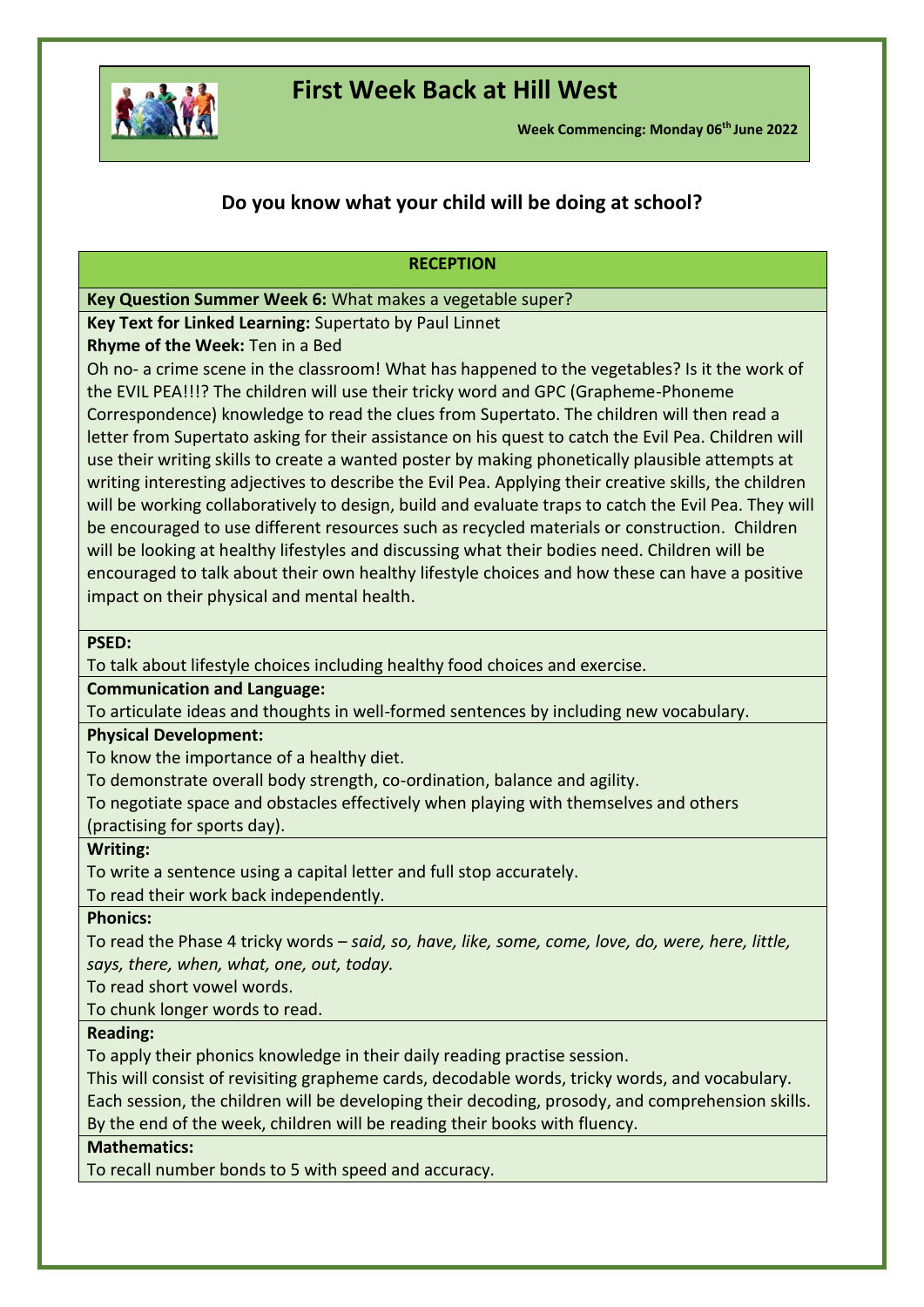**Week Commencing: Monday 06th June 2022**

#### **YEAR ONE**

**Key Question Week 1: Can you see a tiger lurking in the bushes?**

**Key Text for Linked Learning:** There's a tiger in the garden by Lizzy Stewart

**Linked Learning:** English, Science and Art

This week the children will be introduced to our exciting key text, 'There's a tiger in the garden'. Before reading the text, the children will be begin by using the front cover and any prior knowledge to make accurate predictions about the text. They will then move on to exploring the vocabulary and deconstructing new language to help deepen their understanding of the narrative. The children will then spend some time working on their visualisation skills, thinking carefully about the language choices to help build images in the readers mind. They will also be looking closely at the sequence of events and ordering sentences from the story in the correct order so they are familiar with the beginning, middle and end parts of the story.

In Art, the children will be introduced to the artist Henri Rousseau. They will be understanding his style of art and the materials he uses. The children will be looking at examples of his artwork and examining the common features they all have and what inspired Rousseau.

In Science, the children will be continuing their understanding of plants. They will focusing on labelling the parts of a plant and discussing the jobs each part does. They will be presenting this by dissecting a flower and putting the parts into their books.

**Phonics:** This week the children will be growing the code for the following graphemes: . They will also be learning the following tricky words:

Children will be applying their secure phonics knowledge in their daily reading practice sessions. These sessions will consist of revisiting grapheme cards, decodable words, tricky words, and vocabulary. Each session, the children will be developing their decoding, prosody, and

comprehension skills. By the end of the week, children will be reading their books with fluency. **Maths:** In maths this week, the children will be revisiting what they have learnt about money. They will be finding money totals and choosing an order to add. Then they will be giving change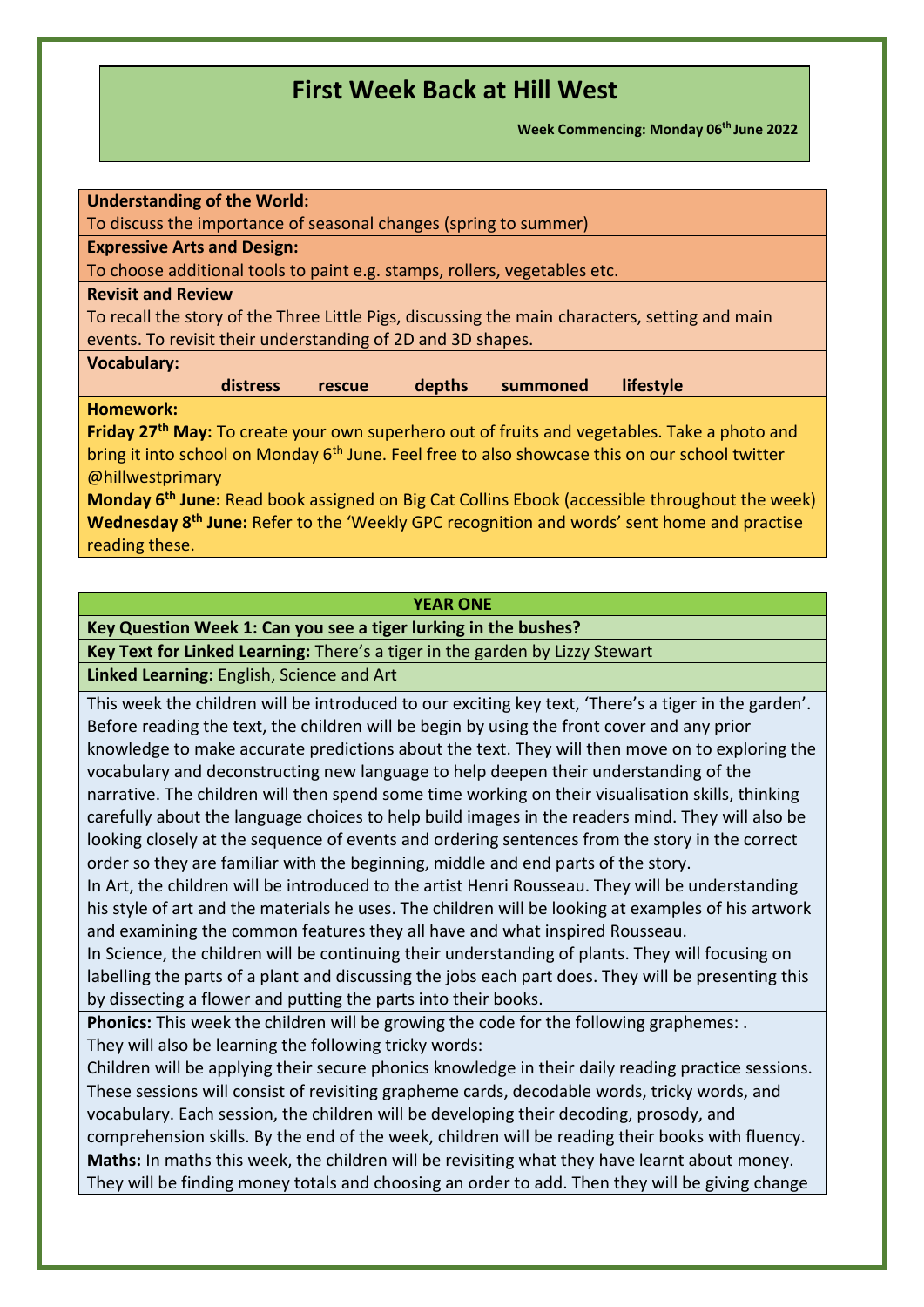**Week Commencing: Monday 06th June 2022**

by counting up to find the difference and giving change using number facts. Additionally, they will be adding single-digit numbers of pennies, bridging 10p and subtracting single-digit numbers.

#### **Science:** see above

**Geography:** The children will be beginning their fieldwork investigation on the local area, focusing on our school grounds. They will be making observations of plants and natural materials found in a designated area and record their findings in a tally chart.

**Music:** The children will be listening and appraising the song. 'A Song Before Sunrise' by Frederick Delius (Early 20th Century) and comparing this to 'The Fresh Prince Of Bel Air' by Will Smith. They will be listening to remember these songs, instruments and their sounds. They will be reflecting on their favourite piece and commenting why this is their favourite. Additionally, they will be applying their musical knowledge of pulse and rhythm to comment on these songs.

**History:** The children will be continuing their learning of toys from the past. Through their new topic of the history of Lego, the children will investigate toys from a time before they were born. They will discover the inventor of Lego and how his idea came to life.

### **DT/Art:** see above

**RE/PDW:** The children will be sharing stories from the Christian Bible exploring themes of hope and miracles. This includes stories such as, 'Jesus Calms the Storm', 'The Parable of the Lost Sheep' and 'The Parable of the Good Samaritan'. They will be considering the important message of hope throughout.

**P.E:** This week the children will be using their body to maximize performance when sprinting. They will be able to explain the different types of running speeds. The children will also be considering how they use their bodies differently for the different types of runs.

**Computing:** This week the children will become accustomed to the Scratch Jr programming environment. They will discover that they can move characters on screen using commands and compare Scratch Jr to the BeeBots used in Spring term.

### **Vocabulary:**

magnificent, whizzes, grumpy, ridiculous, wretched, admits, extraordinarily, replies, absolutely, definitely

### **Homework:**

**Friday 27th May** - (**Due in 10th June**) Look at the grow the code grapheme chart that has been sent home with you on Friday. Please let us know if you lose this as we can email a copy out. Your challenge this week is to use this code to make as many interesting and varied alien words as you can by combining different graphemes. We would also like you to spend some time over the half term holidays re-reading your library of Ebooks on your Big Cat Collins apps. Read through a selection of your previous stages too, not just your current stage.

**Monday 6 th June -** Access your eBook online throughout the week at least 3 times and continue to enjoy your shared book and library book.

### **Wednesday 89th June -** Spellings

**Year Two**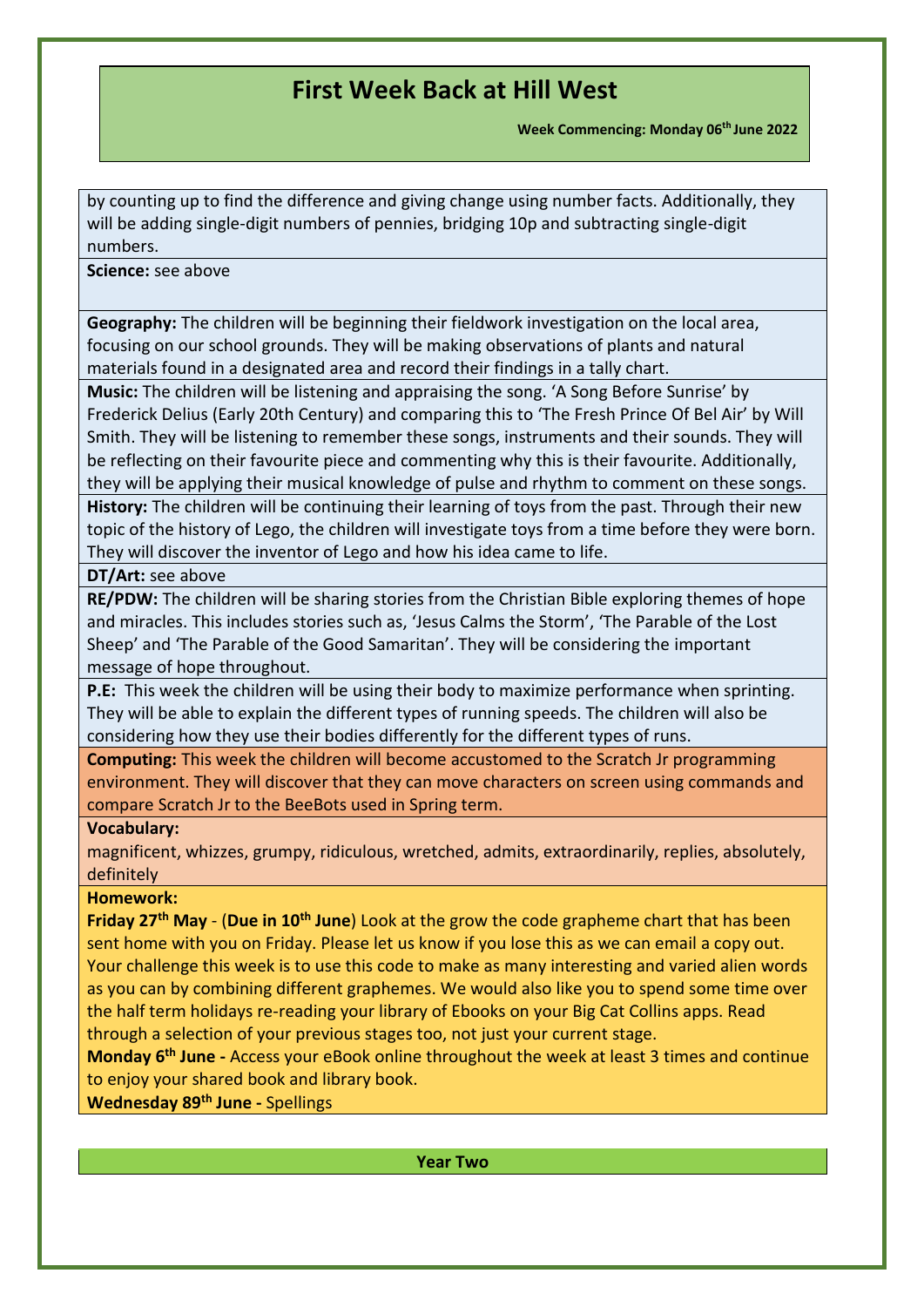**Week Commencing: Monday 06th June 2022**

### **Key Question Week 6:** How do plants thrive? **Key Text for Linked Learning:** DK Plants **Linked Learning:** English, History

This week in English the children will be exploring a non-fiction text (DK Plants) to write a Non-Chronological Report about 'What Plants need to thrive'. The purpose of this piece is to inform the reader of what plants need to survive. The children will revisit their Science knowledge from the previous term to support the context of the recount. Children will be identifying the features of a report to help them plan their own piece of writing.

In History this week, the children will be acting as news reporters and will be reporting back all the information about the Great Fire of London they found out last week. This will support the children to complete a fact file about the Great Fire of London.

**Maths:** This week, children will begin their Maths learning by using the addition and subtraction strategies they know to solve worded addition and subtraction problems involving money, before revisiting and building upon previous learning of multiplication, division, fractions and time. Children will solve missing number multiplication and division problems, before finding fractions of amounts and telling the time to the nearest five minutes.

**Science:** This week in Science, the children will design and plan a playground allotment. They will understand that they are habitats that may attract some mini-beasts. They will also explore the growing conditions needed for plants to grow.

### **History:** *See above*

**Geography:** In Geography this week, children will learn about the characteristics of polar climates and how they affect living conditions. They will continue to learn about and identify five climate zones, focusing on the polar zone. Finally, they will begin to compare conditions in the different climate zones.

**Computing:** This week children will re-visit Scratch Junior and write a simple programming sequence with a start and end point.

**Music:** In Music this week, children will explore the difference in spikey and smooth in the context of music. They will learn the musical term for spikey is staccato and smooth is legato.

**DT:** This week in DT, children will be making their nature themed printing tool using their plans from the previous term.

**RE:** This week the children will be looking at ways that we can care for animals in our environment, focussing on bees.

**P.E:** Children will continue to learn their part in the maypole dance for the Summer Fayre, combining this with their skipping in and out of others' parts, and keeping time to the beat of the music.

**Key vocabulary:** pollen, spikey, staccato, smooth, legato, stem, root, oval, petal, anther, habitat, environment

**Homework: Every day:** 5 minutes of TT Rockstars and 10 minutes of reading. **Friday: 27.5.2022.** How do bees help the environment? Find 5 facts to share with your class.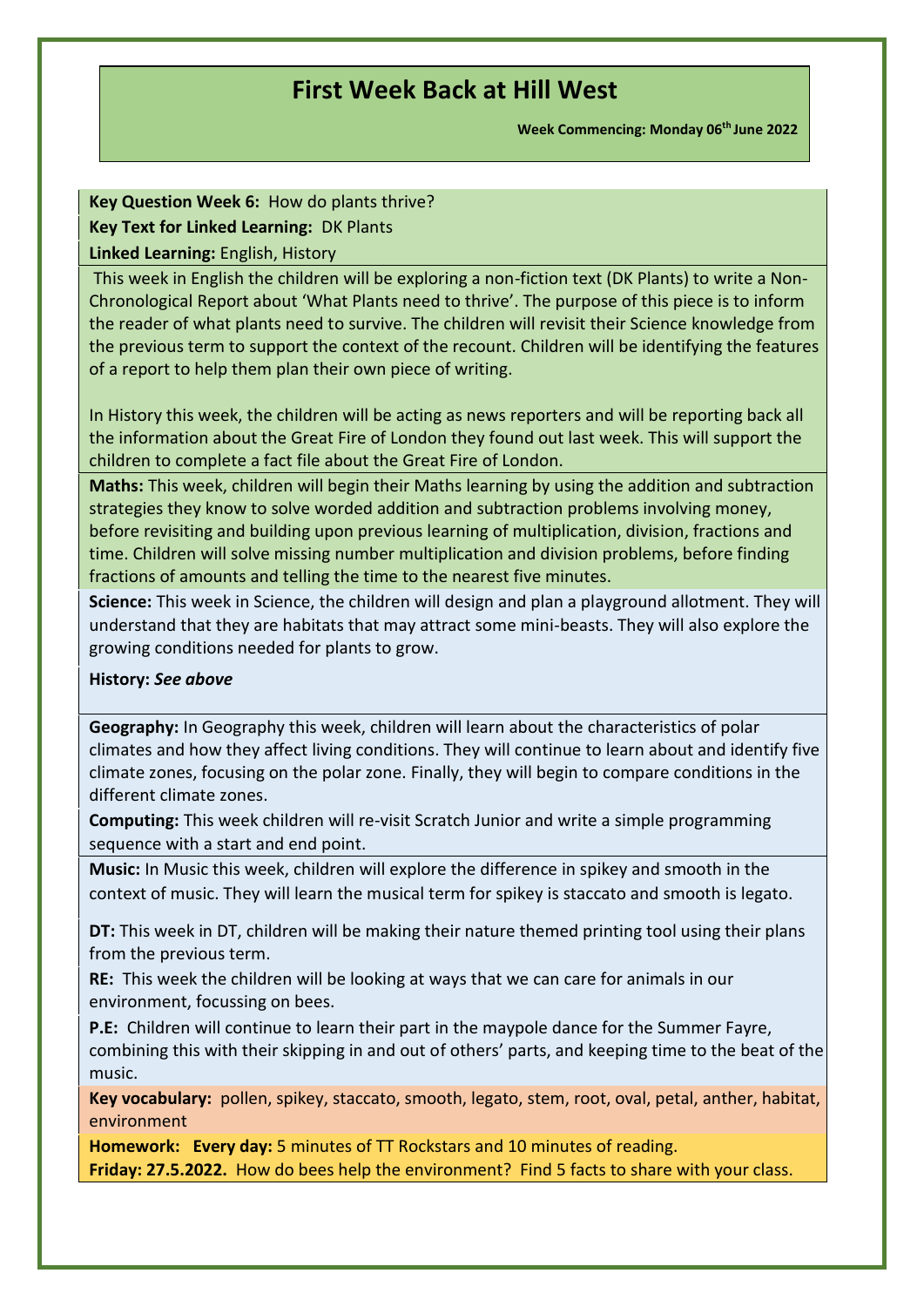**Week Commencing: Monday 06th June 2022**

**Monday 6 th June:** Complete one Reading Eggs Lesson **Wednesday 8 th June:** Write 5 of your own addition and subtraction word problems involving money

#### **YEAR THREE**

**Key Question Week 7:** How are we going to change our local environment?

**Key Text for Linked Learning:** How to make a better world By Keilly Swift

**Linked Learning:** English, Geography

This week children will bring together their English and Geography to begin their community project based on issues within our local environment. Last week during our nature survey, we talked about the world's bee population, and how essential to our environment they are. Inspired by our key text we are going to make a change within our local area and community to improve the habitat for our local insects and bees. Children will secure their understanding of bee conservation and what they do for our planet. This will form part of their base knowledge for their writing this week. In English children will revise features of persuasive writing, namely persuasive letter writing, looking at examples. Once the children feel confident that they can organise their ideas into a persuasive letter based on fact and evidence, they will write and edit their work to ensure impact. This letter will be aimed towards our local community to encourage them to support our plea to improve the local habitat for bees. Year 3 will also be making and selling bee friendly flower kits to be sold at our upcoming school fair in support of this project.

**Maths:** Children will begin the week by looking at 3D shapes in more depth. They will be using mathematical language such as, vertices, edges and faces to describe the 3D shapes. They will then be using their addition and subtraction knowledge to solve word problems.

**Science:** The children will be investigating the way water is transported in plants. They will be using coloured water and celery sticks to explore and discuss the changes they notice, using scientific language such as xylem and capillary action.

**History & DT:** Children will deepen their understanding of what hunting and gathering meant for Stone Age life and will look at the typical diet of a Neolithic farmer. Linking with our learning in D&T this week children will prepare and cook a Stone Age stew based on 'gathered' ingredients. *(Shop brought and placed outside for them to find, they will not be eating random foliage).* Whilst the stew cooks children will learn about how food (plants and animals) were bred to improve yield and flavour by Neolithic farmers and how the Neolithic revolution effected life and general health. Alongside their stew children will also make their own butter, like a Neolithic farmer to go on their bread.

**Geography:** See above

**Computing:** This week the children will be looking at the many ways to improve a program.

**Music:** The children will be given a blank stave and asked to compose a piece of music independently using all the knowledge they have gathered this year. They will be encouraged to use all previously learnt notes.

**Art/ Design Technology:** See History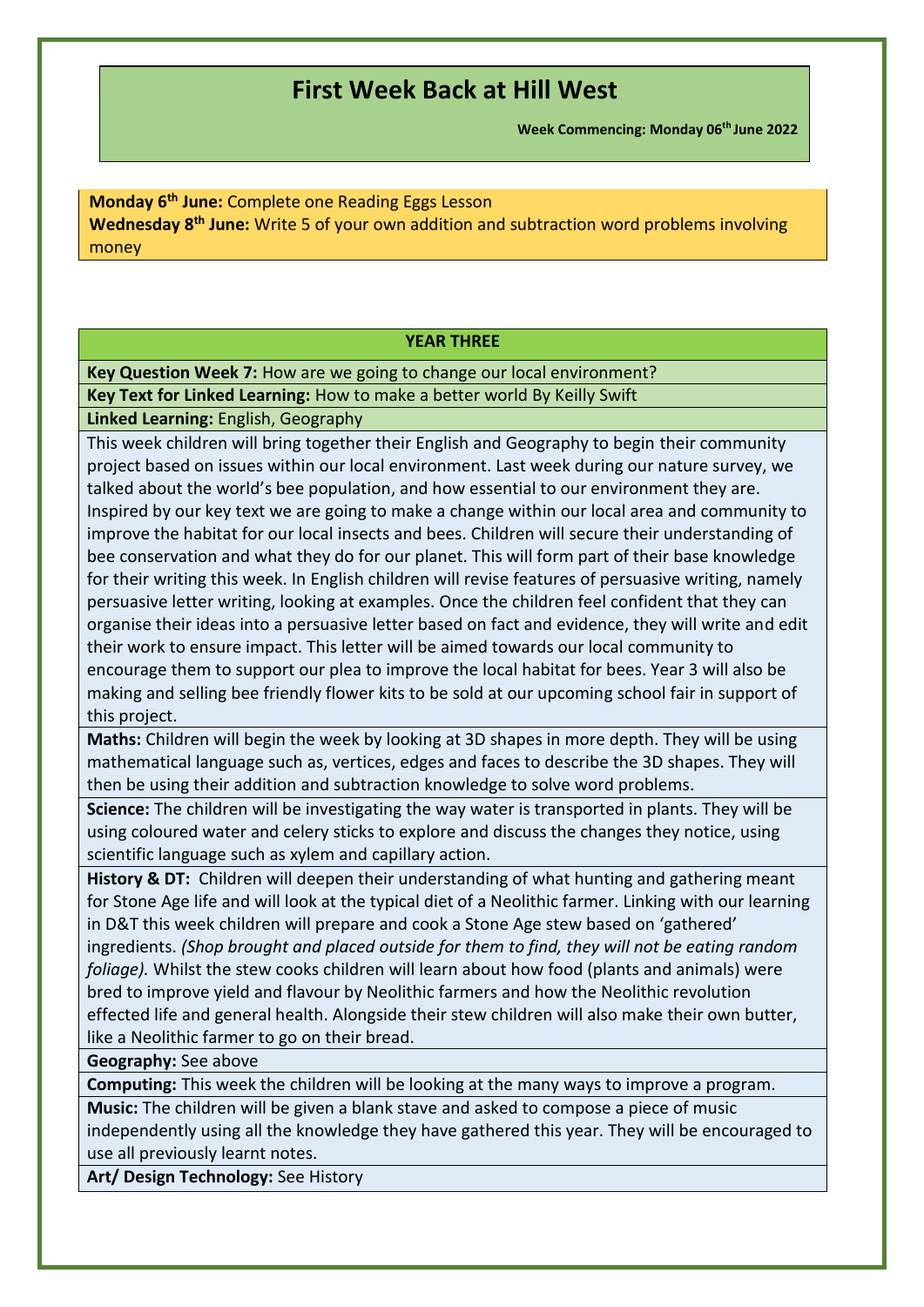**Week Commencing: Monday 06th June 2022**

**PDW/R.E.** The children will be revisiting Judaism specifically Passover. Why is this festival so important within the Jewish faith?

**P.E:** The children will be learning about various athletic events this term. We will be starting by looking at 'sprinting'. The child will be asked to think about what they can do to run quickly?

**MFL:** Children will start this week's French lesson by re-visiting the days of the week. They will then practise reading a French story ensuring they use the correct pronunciation.

**Vocabulary:** From How to make a better world:

influence, humanity, society , responsibility, activist , conservation, community ,heritage, discrimination, protest

**Homework:** 5 minutes of TT Rockstars every day and at least 10 minutes of reading **Friday 27/05/22:** Write a detailed recount of what you did during the half term holiday. Remember to use correct punctuation.

**Monday 06/06/22:** Reading - Complete one Reading Eggs Lesson, Practise spellings. **Wednesday 08/06/22:** Complete the '3D Shapes' worksheet.

### **YEAR FOUR**

**Key Question Week 6 Summer term:** How was the Roman empire cut in half? With a pair of Caesars.

**Key Text for Linked Learning: The Roman News**

**Linked Learning:** English/Geography

In English this week, the children will immerse themselves in the key text 'The Roman news. The will focus on features of a newspaper such as  $-$  Headline, orientation, main body of the text, reorientation, photo and caption. They will identify these in a newspaper article about the Roman Empire. They will begin to consider the technical vocabulary used as well quotes, which tense to use and whether it is written in the  $1<sup>st</sup>$ ,  $2<sup>nd</sup>$  or  $3<sup>rd</sup>$  person. The children will retrieve information from an article and look for inference. They will also focus on other reading skills such as explaining and summarising. This will prepare them for analysing articles about Pompeii the week after, reading for them to write and publish in the third week.

**Maths:** In maths this week the children will finish off units on decimal numbers –At the start of the week, they compare and order numbers with 2 decimal places. Then place the numbers on a demarcated number line. In the later part of the week they will move on to new units identifying factors and simplifying multiplications of 2 digits by 2. .

**Science:** In science this week, children will continue the new topic of understanding how vibrations make sounds and are transferred from one area to another ; they will learn about the structure of the inner ear and how it is designed to transfer vibrations to the brain which can be interpreted as sounds.

**History / Geography:** In Geography, children will revise and strengthen their knowledge of the water cycle – tier 3 vocabulary will be practised in a close procedure to confirm understanding.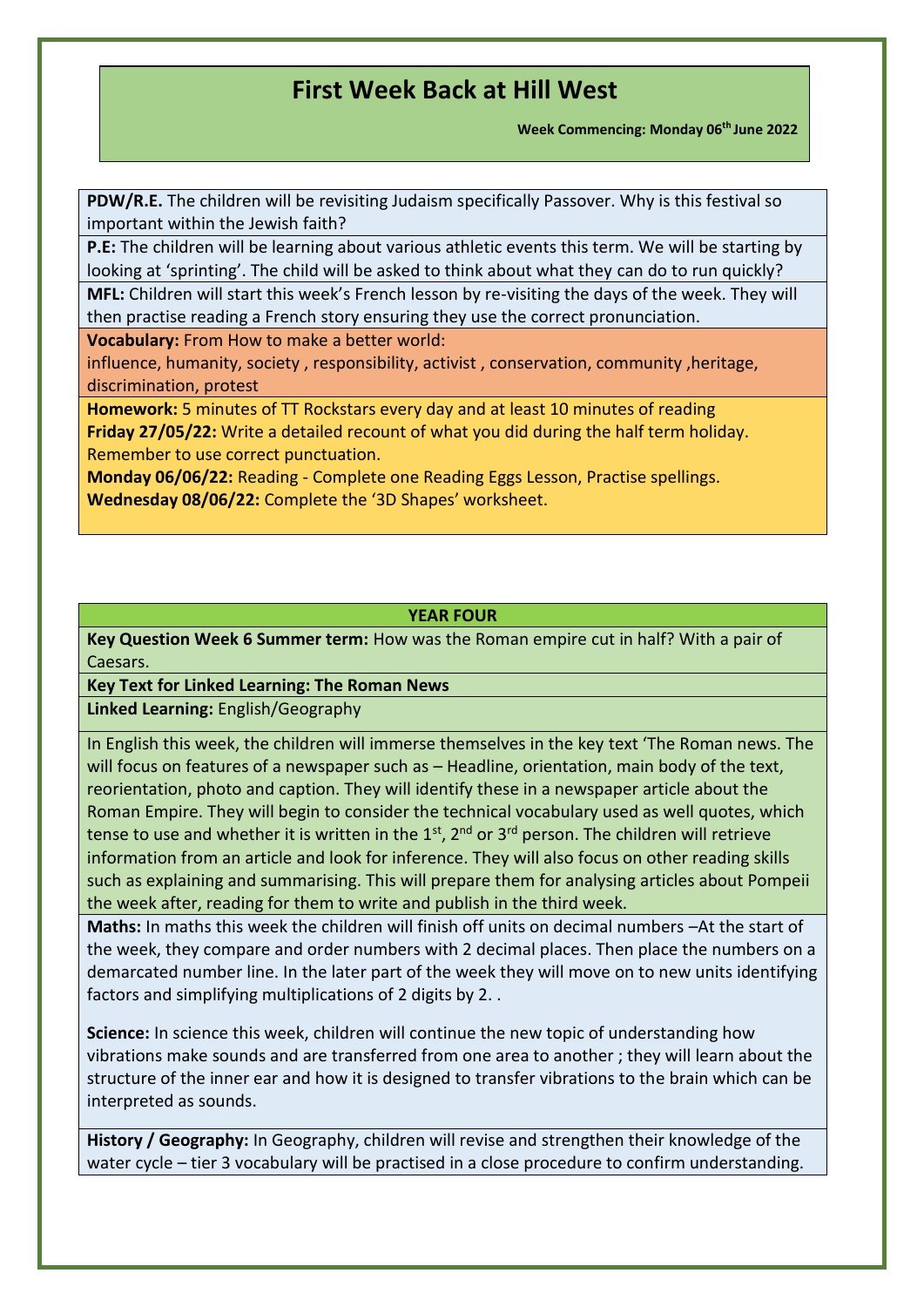**Week Commencing: Monday 06th June 2022**

In History this week, the children will continue their studies of ancient Romans, focusing on the practices of the army including organisation, hierarchy and weapons of war.

**Computing:** In computing this week, children will start the new topic of image editing, learning how digital photos can be changed to improve the overall look of the photo.

**Music:** In music this week, as well as the regular clarinet lesson focussing on the elements of music. Over half-term they will have practised a new note  $-C$  – and be able to integrate that note into a composition using their prior learning of D and E – writing, then reading their own stave.

**Art / Design Technology:** In Art this week, children will be researching the Artist Monet, they will then write down facts about him in their books.

**PDW / R.E:** In PDW, children will explore how conflicts can be resolved by looking at things fairly and the use of a mediator so speed up the process.

**P.E:** In P.E children will develop their agility and co-ordination through multi-skills athletics.

**MFL**: In French, children will: revise French names for colours , then expand their vocabulary to include mixed primary colours, associating them with the names of 2D shapes.

#### **Vocabulary:**

*Legionary, Gaesatus*, *Lanciarius, Accensus, Akontistes* , *Auxiliaris, Ballistarius* , *Bellator, Burgarius* , *Cohortalis*

**Homework:** 10 minutes of TT Rocks Stars every evening and 10 minutes of quiet reading **Friday 27th May**: Research the ways in which Roman soldiers used weapons and shields to defend themselves against attack – produce a one page A4 hand-written or word-processed document – stuck into your homework book.

**Monday 6th June:** One lesson on Reading eggs

**Wednesday 8 th June**: listen to or read another poem by Aoife Mannix.

#### **YEAR FIVE**

**Key Question Week 6: Why was the chicken so funky?**

**Key Text for Linked Learning: Funky Chickens by Benjamin Zephaniah**

**Linked Learning:** English

In English, the children will be exploring what Dub poetry is and the work of Benjamin Zephaniah. The children will look at the features of a poem with a focus placed on onomatopoeia, rhyme schemes, structure (stanzas), rhythm and imagery. The children will recognise their reaction to the poem and explore why this might be. Then the children will be split into groups where they will each practise learning and performing a stanza from the poem, 'Funky Chicken' by Benjamin Zephaniah. The children will watch choral poem readings to inspire them in how to structure and present their performance. The children will evaluate, and peer assess other groups' performances providing them with two stars and wish to improve. The children will then perform the poem together as a class.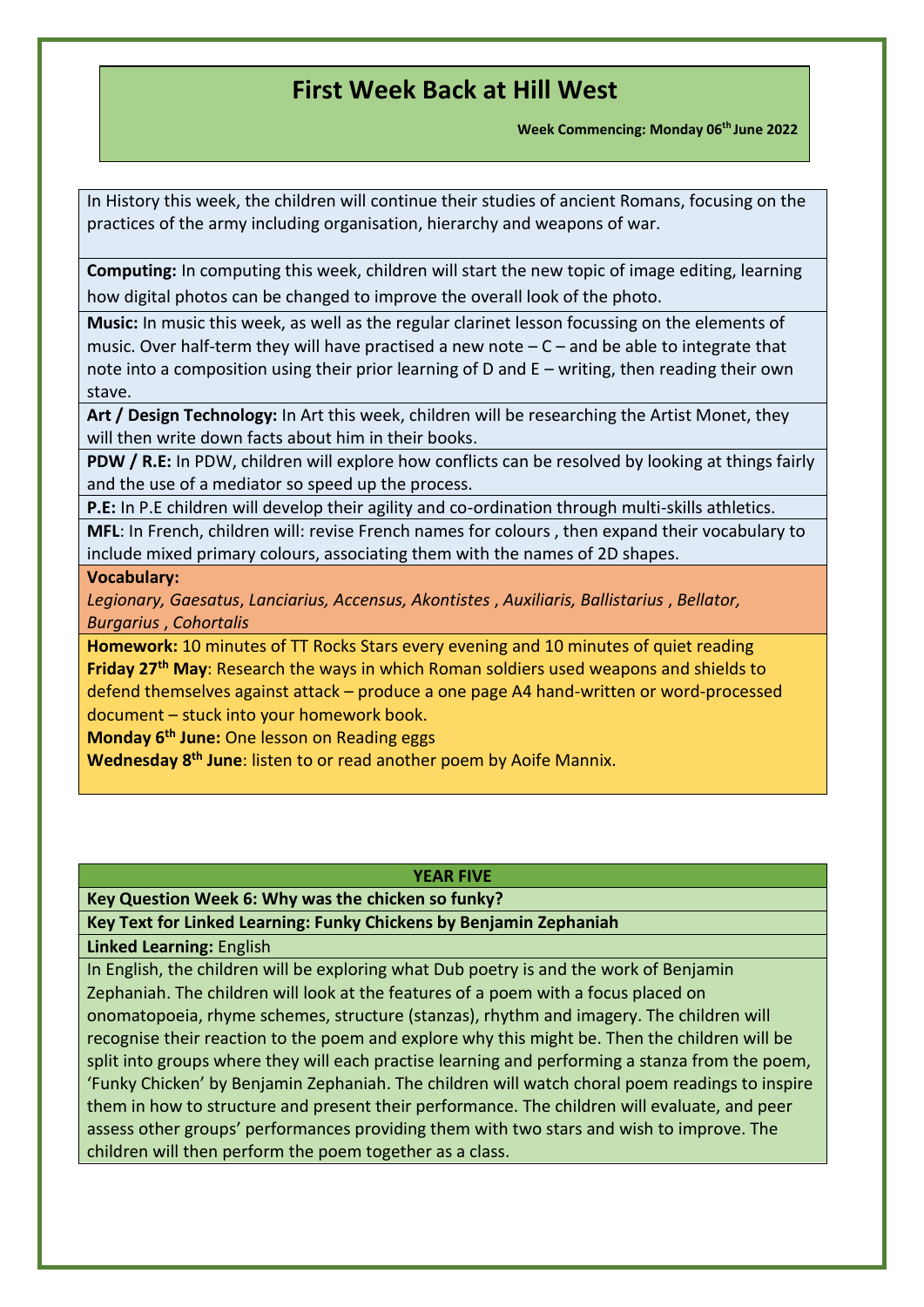**Week Commencing: Monday 06th June 2022**

**Maths:** Children will be revising strategies of mental addition and subtraction. They will begin by adding and subtracting near multiples on the first day. On the second day children will use pairs to 100, other facts and place value to mentally add and subtract, including decimal numbers and money. Children will then revise and use equivalence. Children will then move on to revising column addition of whole numbers and finally add three, four and five numbers including those with different numbers of digits.

**Science:** Children will revisit what a lifecycle is and then investigate the lifecycle of an amphibian (such as a frog) and an insect (such as a dragonfly or bee). They will draw the lifecycle and clearly identify the similarities and/or differences between them.

**History:** Children will compare Viking and Ancient Greek societies. They will look at similarities and differences as well as the impact each society has on modern life.

**Geography:** Children will investigate the different parts of a rainforest: Emergent layer, canopy, understory and forest floor. They will investigate what each layer represents and why they are important.

**Computing:** Children will develop their understanding of selection by using the 'if… then… else...' structure in algorithms and programs. They identify the two outcomes in given programs and how the condition informs which outcome will be selected. They will use this knowledge to write their own programs that use selection with two outcomes.

**Music:** Children will review the instruments found in an orchestra and will begin to label their positions in an orchestral ensemble.

**Art:** Children will learn about planographic printing (printing from a flat surface). They will develop their understanding of lithography as a process that relies on the fact that water does not mix with oil. They will explore how artists created images by applying a greasy substance (tusche) to a plate or stone, and then add ink to the non-greasy parts, before placing the plate/stone onto a semi-absorbent surface, which then absorbs the ink, whilst the greasy parts have no ink present.

**Design Technology**: Children will use their new skills in levers, cogs and gears to plan and create a moving scene from one of our narratives this year.

**PDW / R.E:** In PDW, Children will continue their work on the Zones of Regulation. They will begin to apply the Zones to themselves by reading a scenario on a card, reflecting on an emotion in themselves that relates to the scenario and identifying the appropriate zone for the emotion.

**P.E:** This week, children will begin training for the 'Sports Day'! They will begin by practising and perfecting their sprinting technique. They will also explore the skills necessary to become long jumpers! They will practise jumping as far as they can, by developing the skills of sprinting, takeoff, flight and landing. They will practise each element separately and then practise combining the correct techniques smoothly, giving and receiving feedback to help others, and themselves, improve performance.

**MFL:** Children will be able to say 7 French phonemes correctly [SFC] [SFE] [er,ai] [on] [un] and [c+e] + [eau] [ien] [u] and be able to apply their understanding to a French poem to show their appreciation for someone in their family

**Vocabulary:**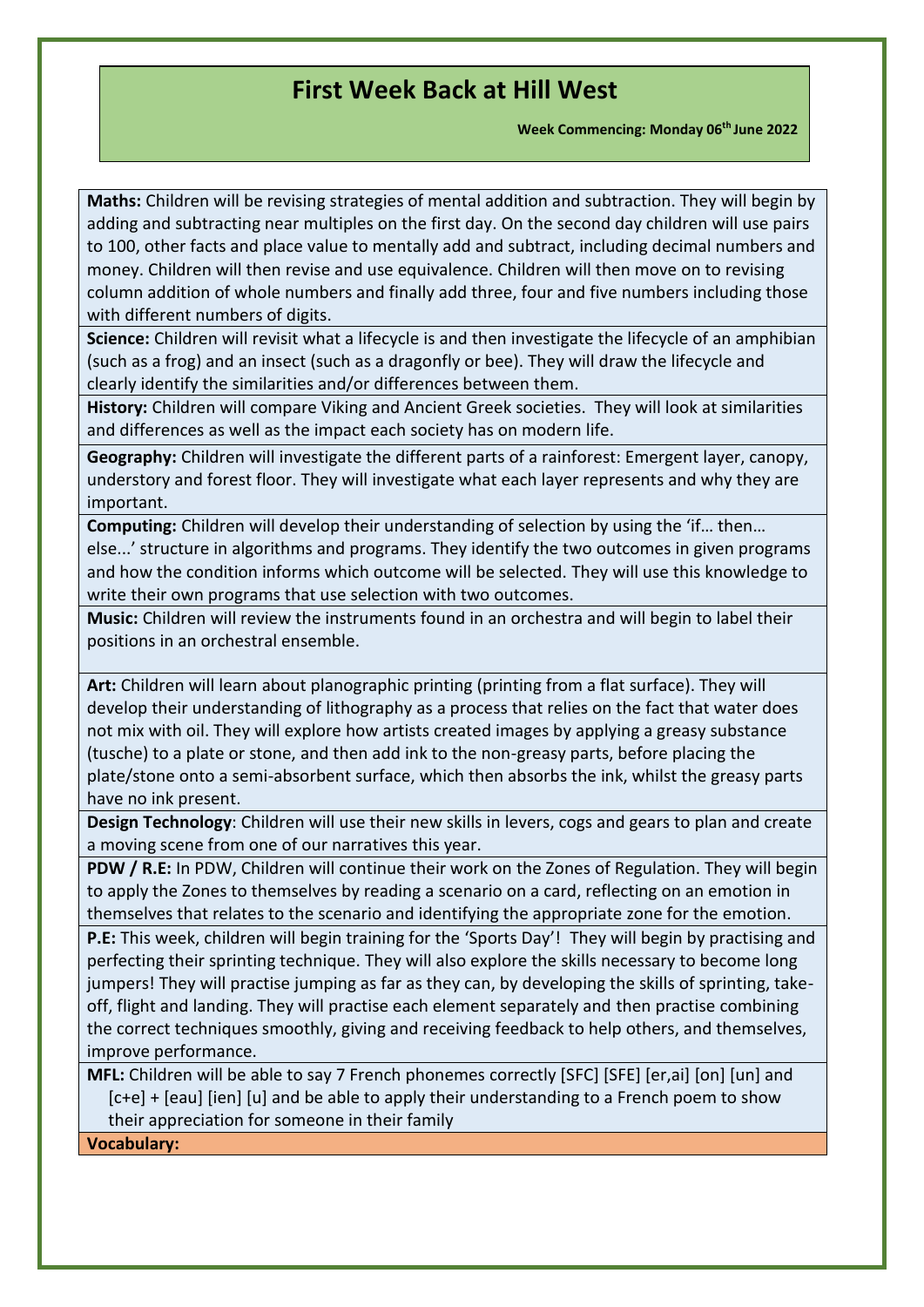**Week Commencing: Monday 06th June 2022**

canopy, emergent, stanza, amphibian, understory, species, scene, rhythm, structure, classification

**Homework: Every day: 5 minutes of TT Rockstars and 15 minutes of Quiet reading Friday 27.05.22:** Pretend you are a computer and create a program for waking up in the morning. Ie: If my alarm rings, then I open my eyes… **Monday 06.06.22:** Complete your next reading egg

**Wednesday 08.06.22:** Mental arithmetic: 999+250= 1999-700= 165+99=

#### **YEAR SIX**

**Key Question Week 6:** What's a world without words?

**Key Text for Linked Learning:** The Arrival – Shaun Tan

**Linked Learning:** English, Art, PDW

This week, Year 6 will continue looking at the visual literacy text called 'The Arrival'. They will be using key images from within the text to plan a narrative based on the themes that arise within the book. They will infer meaning from selected pictures, and use the figurative devices taught throughout Year 6 to bring their story to life. Aiming to showcase their understanding of metaphor, similes, personification, pathetic fallacy and oxymorons. They will map out key events to structure their paragraphs and build a collection of vocabulary to support their writing. Using a consistent tense, and third person perspective to write a setting description, which will build the foundation for the rest of their writing. They will revisit their understanding of more complex grammatical devices, clause structures and punctuation to create clear, cohesive and descriptive paragraphs.

This will link to their work in PDW, in which they will be discussing transitions and how they might affect our physical and emotional states. Children will have the opportunity to discuss transitions they have experienced so far and ones that are coming at the end of the year. They will compare how this makes them feel and think to the possible feelings and thoughts of others going through very difficult and unexpected transitions in their lives. They will revisit how families and peers can support them through these challenging times.

**Maths:** In Maths, children will use their understanding of maths in terms of careers and futures. They will exploring annual salaries, gross pay, income tax and take-home pay and how they are calculated.

**Science:** Children give reasons for classifying plants and animals based on specific characteristics.

They will record results of increasing complexity using scientific diagrams and labels and classification keys. Then, present their findings from enquiries in oral and written forms through a presentation.

**Geography:** Children will examine the different factors that affect an ecosystem, including rainfall, temperature and sunlight and explore how human activity affects an ecosystem.

**Computing:** In computing, children will create a computer 3D model based on their design. They will then evaluate their model and that of another learner, before modifying their own model to improve it. Children will then have the opportunity to print their designs using a 3D printer.